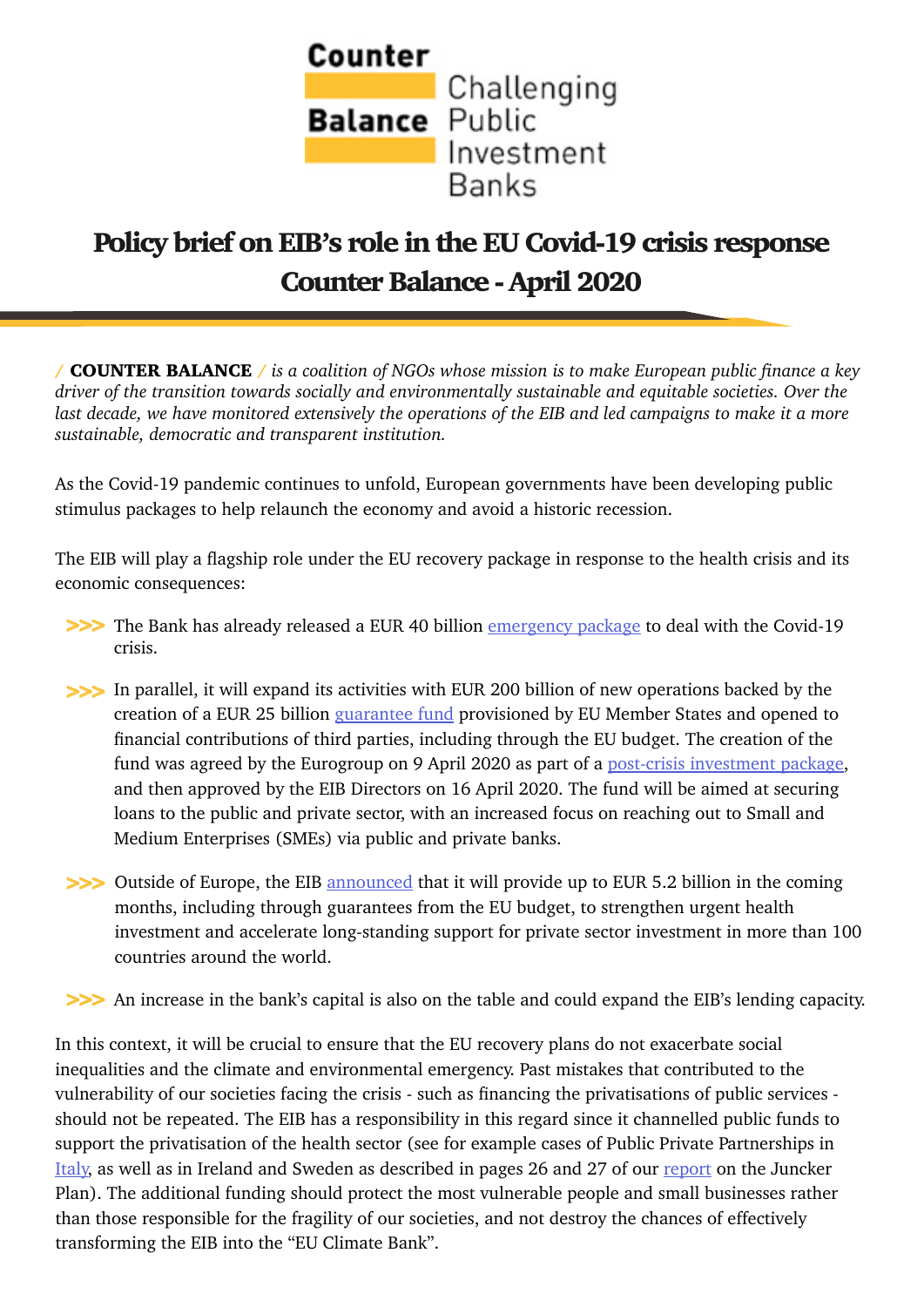Here are our key recommendations in this regard:

The objective to adopt the EIB's Climate Roadmap by the end of 2020 should be maintained. **>>>** Indeed, the EIB should adopt an ambitious strategy to become the "EU Climate Bank" and set the long-term role of the EIB in steering our economies on a more sustainable and fair path. The Climate Roadmap should ensure that its new counter-cyclical operations do not fuel projects and companies that run against the objectives of the **Paris Agreement.** Any investments with long lasting unsustainable lock-in effects must be prevented.

> This means in practice that the climate commitments taken in November 2019 - from aligning all EIB operations with the Paris Agreement to the fossil fuels ban - should be the basis for EIB's future interventions and implemented as soon as possible. This should explicitly include intermediated operations via commercial banks and investment funds. Strong environmental and social standards should underpin all operations of the EIB, as part of its recovery package or not.

In the transport sector, this would mean an end to support for carbon-intensive transport modes and infrastructure projects. The EIB should stick to its climate commitments and not use the new funds to help finance aviation and other polluting sectors which are experiencing economic difficulties and asking for public bail-outs without modifying deeply their business models.

Condition financing so that the companies supported by the new measures, including under the **>>>** guarantee fund, are able to withstand future crises:

> The EIB should take the necessary measures to prevent any company receiving EIB support from paying dividends to its shareholders, giving out bonuses to its CEO or from carrying out share buybacks. It must help compel companies to **protect their** employees, safeguard employments and offer decent working conditions as a matter of priority.

> Require large and medium-sized companies supported by the EIB and the European Investment Fund (EIF), either directly or through financial intermediaries, to have a credible plan for decarbonising their activities, aligned with the objectives of the Paris Agreement.

These conditions should also apply to all financial intermediaries asking for the EIB Group support and involved under the recovery plans.

The recovery plans of the EIB must contribute to the EU Green Deal and its Just **>>>Transition Mechanism.** Challenges facing communities and regions already left behind or struggling with a green transition have been made even more acute with the Covid-19 crisis. Recovery plans must avoid business as usual and should secure greater investment in a carbonneutral economy, offering social protection to the communities affected by decarbonisation.

> Priority should be given to investments in energy efficiency, building renovation, decentralized renewable energy sources, circular economy and other forms of infrastructures that are connected to the needs of citizens and territories.

02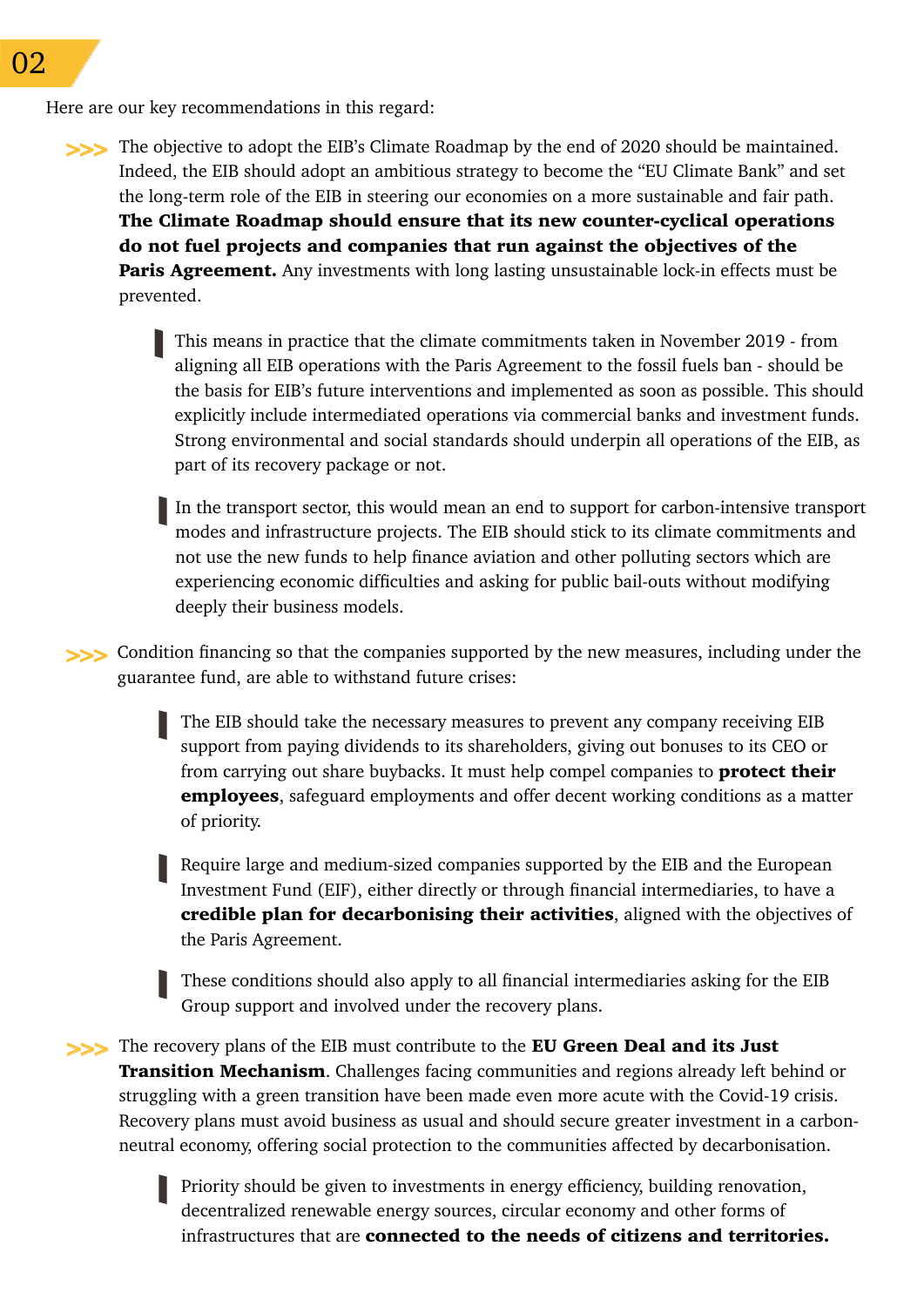Opening up EIB's support to community-led initiatives and small-scale **projects** would be an important step forward. The EIB should ensure sufficient human resources to be able to finance such projects and increase contacts with local and regional authorities and financial institutions like cooperatives and national public banks.

Adopt a new approach towards the use of financial intermediaries: the EIB's **>>>** investment criteria - including social, environmental and climate criteria – should be applied to the financial intermediaries, which will be at the heart of the bank's action to support SMEs and the economic fabric of Member States. There is for instance a genuine risk that credit lines to commercial banks end up financing the fossil fuel and carbon heavy industry sectors and unsustainable large scale infrastructure projects.

> The EIB should ensure that intermediated loans are subject to the same **transparency requirements** as other types of loans. The EIB needs to secure the human resources and methodologies in place to ensure this. As part of the review of its Environment & Social standards in 2020, a new standard on financial intermediaries should set this reinforced approach in stone.

## Financial instruments promoted by the EIB should not lead to privatisations **>>>** and further financialisation of our economies.

The securitisation programmes and intermediated operations promoted by the EIB and the EIF should have concrete impacts on the real economy, and not fuel the financial sector only to cover its losses.

The new guarantees proposed by the EIB should not reinforce the role of private finance and innovative mechanisms such as Public-Private Partnerships (PPPs). Public finance should work in the public interest and not focus primarily on furthering private interest. Assuming that promoting the private sector is in all of the public's interest is what led us to the current situation.

The EIB should stop aggressively incentivizing and supporting PPPs and publicly recognise the financial and other significant risks that this model entails, especially in sensitive public services sectors like health through its investments in hospital, healthcare and health innovation. The Covid-19 crisis in particular illustrates its failures, with the support for PPPs having played an important part in dismantling public health structures and undermining the universal right to health.

The new guarantee fund should draw lessons and avoid reproducing the mistakes **>>>** from the Juncker Plan. Indeed, the set up of the previous European Fund for Strategic Investments (EFSI) could bear similarities with the one of the new guarantee fund. In particular, the following issues deserve particular attention:

> Additionality of investments: a clear additionality framework should be in place so that the EIB can in a transparent manner prove the additionality of its operations;